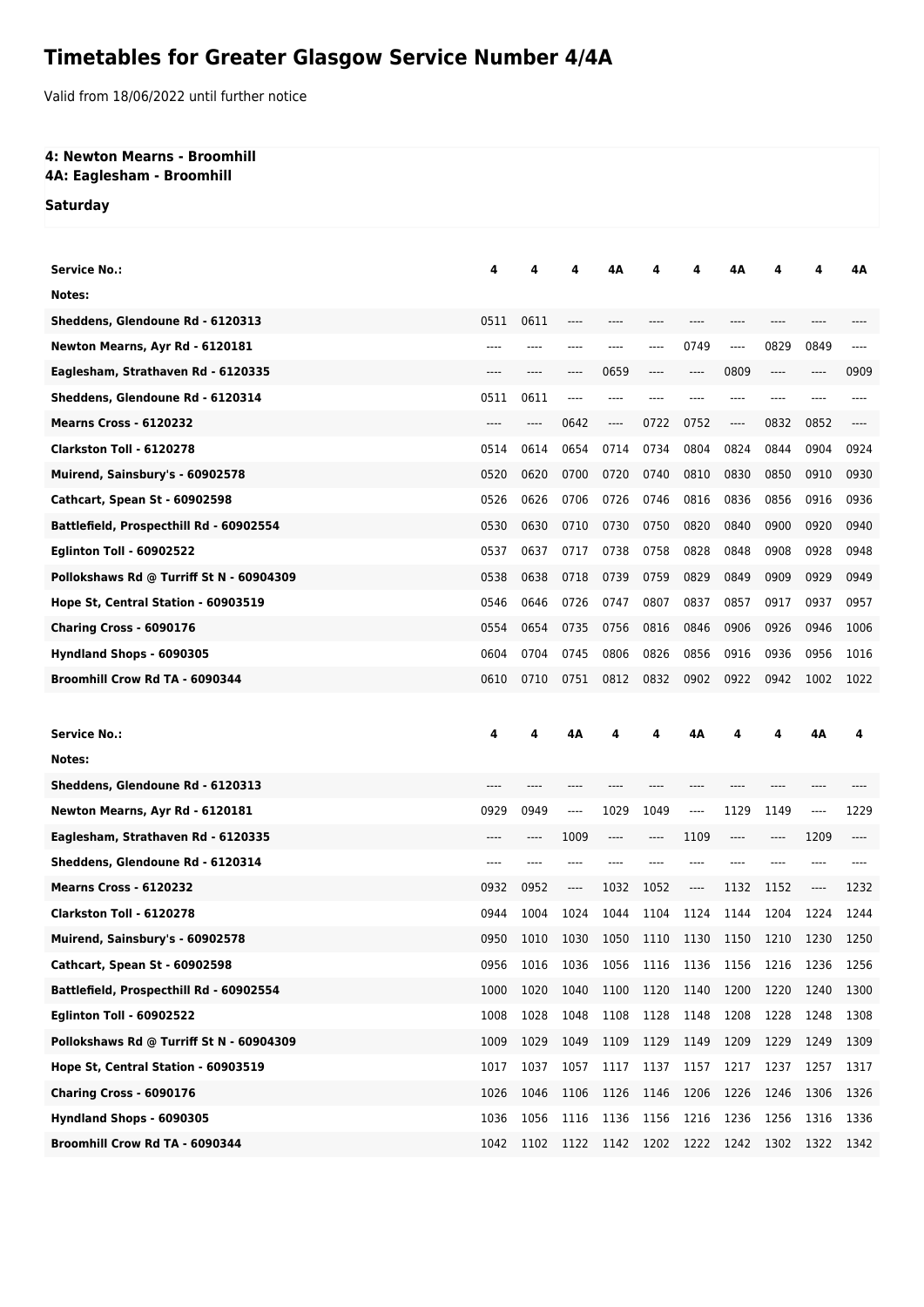| <b>Service No.:</b>                      | 4    | 4Α   |      |      | 4Α   |         |         | 4Α   |      | 4    |
|------------------------------------------|------|------|------|------|------|---------|---------|------|------|------|
| Notes:                                   |      |      |      |      |      |         |         |      |      |      |
| Sheddens, Glendoune Rd - 6120313         |      |      |      |      |      |         |         |      |      |      |
| Newton Mearns, Ayr Rd - 6120181          | 1249 | ---- | 1329 | 1349 | ---- | 1429    | 1449    | ---- | 1529 | 1549 |
| Eaglesham, Strathaven Rd - 6120335       | ---- | 1309 | ---- | ---- | 1409 | $-----$ | ----    | 1509 | ---- |      |
| Sheddens, Glendoune Rd - 6120314         |      |      |      |      |      |         |         |      |      |      |
| <b>Mearns Cross - 6120232</b>            | 1252 | ---- | 1332 | 1352 | ---- | 1432    | 1452    | ---- | 1532 | 1552 |
| Clarkston Toll - 6120278                 | 1304 | 1324 | 1344 | 1404 | 1424 | 1444    | 1504    | 1524 | 1544 | 1604 |
| Muirend, Sainsbury's - 60902578          | 1310 | 1330 | 1350 | 1410 | 1430 | 1450    | 1510    | 1530 | 1550 | 1610 |
| Cathcart, Spean St - 60902598            | 1316 | 1336 | 1356 | 1416 | 1436 | 1456    | 1516    | 1536 | 1556 | 1616 |
| Battlefield, Prospecthill Rd - 60902554  | 1320 | 1340 | 1400 | 1420 | 1440 | 1500    | 1520    | 1540 | 1600 | 1620 |
| <b>Eglinton Toll - 60902522</b>          | 1328 | 1348 | 1408 | 1428 | 1448 | 1508    | 1528    | 1548 | 1608 | 1628 |
| Pollokshaws Rd @ Turriff St N - 60904309 | 1329 | 1349 | 1409 | 1429 | 1449 | 1509    | 1529    | 1549 | 1609 | 1629 |
| Hope St, Central Station - 60903519      | 1337 | 1357 | 1417 | 1437 | 1457 | 1517    | 1537    | 1557 | 1617 | 1637 |
| Charing Cross - 6090176                  | 1346 | 1406 | 1426 | 1446 | 1506 | 1526    | 1546    | 1606 | 1626 | 1646 |
| Hyndland Shops - 6090305                 | 1356 | 1416 | 1436 | 1456 | 1516 | 1536    | 1556    | 1616 | 1636 | 1656 |
| Broomhill Crow Rd TA - 6090344           | 1402 | 1422 | 1442 | 1502 | 1522 | 1542    | 1602    | 1622 | 1642 | 1702 |
|                                          |      |      |      |      |      |         |         |      |      |      |
|                                          |      |      |      |      |      |         |         |      |      |      |
| <b>Service No.:</b>                      | 4Α   | 4    | 4    | 4Α   | 4    | 4       | 4Α      | 4    | 4Α   | 4    |
| Notes:                                   |      |      |      |      |      |         |         |      |      |      |
| Sheddens, Glendoune Rd - 6120313         |      |      |      |      |      |         |         |      |      |      |
| Newton Mearns, Ayr Rd - 6120181          | ---- | 1629 | 1649 | ---- | 1729 | 1753    | ----    | 1826 | ---- | 1856 |
| Eaglesham, Strathaven Rd - 6120335       | 1609 | ---- | ---- | 1710 | ---- | ----    | 1807    | ---- | 1842 |      |
| Sheddens, Glendoune Rd - 6120314         | ---- |      |      |      |      |         |         |      | ---- |      |
| <b>Mearns Cross - 6120232</b>            | ---- | 1632 | 1652 | ---- | 1732 | 1756    | $-----$ | 1829 | ---- | 1859 |
| Clarkston Toll - 6120278                 | 1624 | 1644 | 1704 | 1725 | 1744 | 1808    | 1820    | 1840 | 1855 | 1910 |
| Muirend, Sainsbury's - 60902578          | 1630 | 1650 | 1710 | 1730 | 1750 | 1814    | 1825    | 1845 | 1900 | 1915 |
| Cathcart, Spean St - 60902598            | 1636 | 1656 | 1716 | 1736 | 1756 | 1819    | 1830    | 1850 | 1905 | 1920 |
| Battlefield, Prospecthill Rd - 60902554  | 1640 | 1700 | 1720 | 1740 | 1800 | 1823    | 1834    | 1854 | 1909 | 1924 |
| <b>Eglinton Toll - 60902522</b>          | 1648 | 1708 | 1728 | 1747 | 1808 | 1831    | 1842    | 1902 | 1917 | 1932 |
| Pollokshaws Rd @ Turriff St N - 60904309 | 1649 | 1709 | 1729 | 1748 | 1809 | 1832    | 1843    | 1903 | 1918 | 1933 |
| Hope St, Central Station - 60903519      | 1657 | 1717 | 1737 | 1757 | 1817 | 1840    | 1850    | 1910 | 1925 | 1940 |
| Charing Cross - 6090176                  | 1706 | 1726 | 1746 | 1806 | 1826 | 1848    | ----    | 1918 | ---- | 1948 |
| Hyndland Shops - 6090305                 | 1716 | 1736 | 1756 | 1816 | 1836 | 1857    | ----    | 1927 | ---- | 1958 |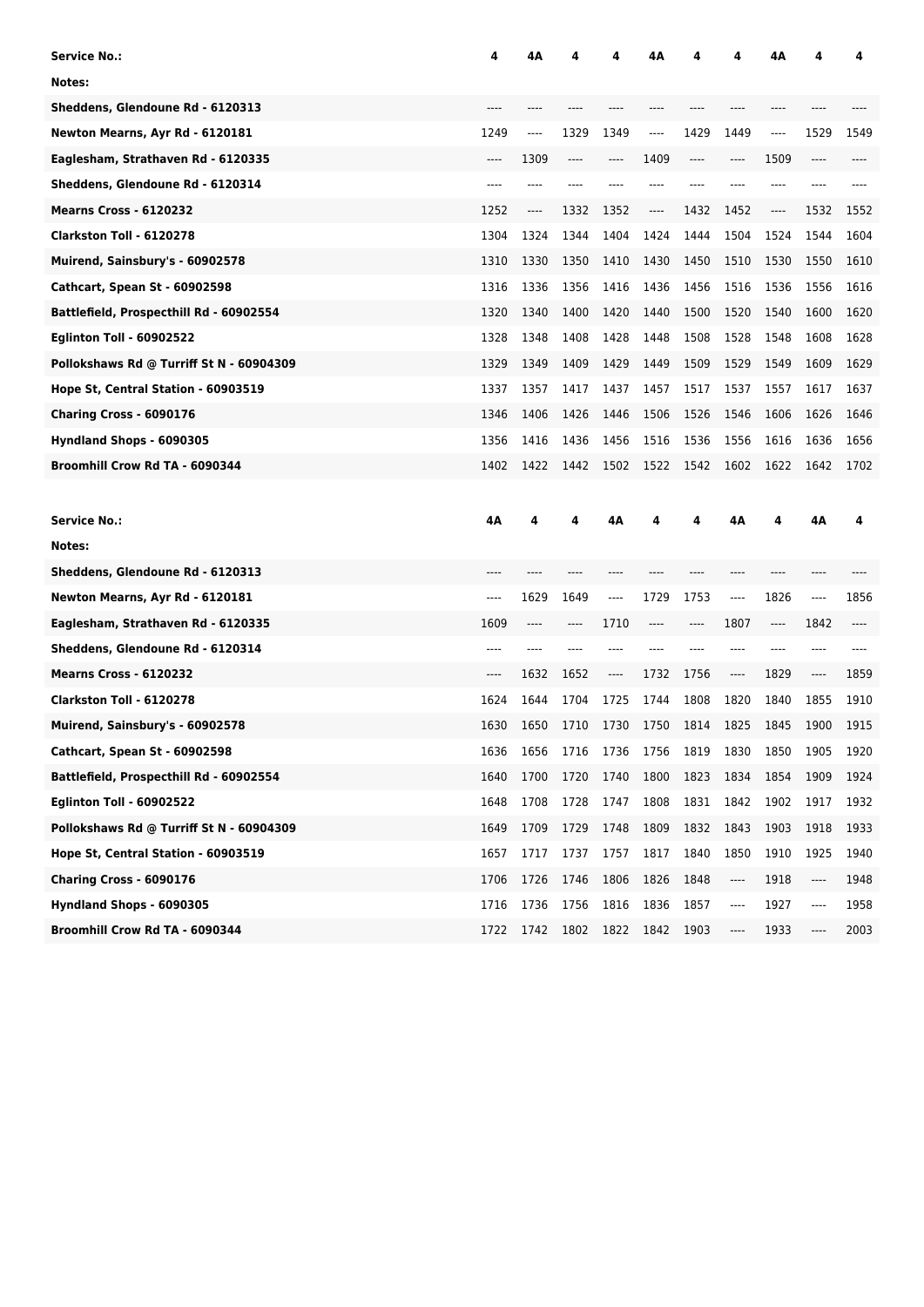| Service No.:                             | 4Α   |       | 4Δ    | Δ              | 4Α    | 4     | 4Α   | 4    |
|------------------------------------------|------|-------|-------|----------------|-------|-------|------|------|
| Notes:                                   |      |       |       |                |       |       |      |      |
| Sheddens, Glendoune Rd - 6120313         | ---- |       |       |                |       |       |      |      |
| Newton Mearns, Ayr Rd - 6120181          | ---- | 1956  | ----  | 2056           | $---$ | 2156  | ---- | 2304 |
| Eaglesham, Strathaven Rd - 6120335       | 1927 | $---$ | 2027  | $---$          | 2127  | $---$ | 2227 |      |
| Sheddens, Glendoune Rd - 6120314         | ---- |       |       |                |       |       |      |      |
| <b>Mearns Cross - 6120232</b>            | ---- | 1959  | $---$ | 2059           | $---$ | 2159  | ---- | 2307 |
| Clarkston Toll - 6120278                 | 1940 | 2010  | 2040  | 2110           | 2140  | 2210  | 2240 | 2316 |
| Muirend, Sainsbury's - 60902578          | 1945 | 2015  | 2045  | 2115           | 2145  | 2215  | 2245 | 2320 |
| <b>Cathcart, Spean St - 60902598</b>     | 1950 | 2020  | 2050  | 2120           | 2150  | 2220  | 2250 | 2325 |
| Battlefield, Prospecthill Rd - 60902554  | 1954 | 2024  |       | 2054 2124 2154 |       | 2224  | 2254 | 2329 |
| <b>Eglinton Toll - 60902522</b>          | 2002 | 2032  | 2102  | 2132           | 2202  | 2232  | 2302 | 2337 |
| Pollokshaws Rd @ Turriff St N - 60904309 | 2003 | 2033  |       | 2103 2133 2203 |       | 2233  | 2303 | 2338 |
| Hope St, Central Station - 60903519      | 2010 | 2040  | 2110  | 2140           | 2210  | 2240  | 2310 | 2343 |
| Charing Cross - 6090176                  | 2018 | 2048  | 2118  | 2148           | 2218  | 2248  | 2318 | 2351 |
| Hyndland Shops - 6090305                 | 2027 | 2058  | 2127  | 2158           | 2227  | 2258  | 2327 | 0001 |
| Broomhill Crow Rd TA - 6090344           | 2033 | 2103  | 2133  | 2203           | 2233  | 2303  | 2333 | 0006 |

# **4: Broomhill - Newton Mearns**

## **4A: Broomhill - Eaglesham**

### **Saturday**

| <b>Service No.:</b>                      | 4A    | 4    | 4Α       | Δ    | 4    | 4Α    | 4    | 4    | 4Α   | 4    |
|------------------------------------------|-------|------|----------|------|------|-------|------|------|------|------|
| Notes:                                   |       |      |          |      |      |       |      |      |      |      |
| Broomhill Crow Rd TA - 6090344           | $---$ | 0619 | ----     | 0654 | 0719 | 0739  | 0759 | 0819 | 0839 | 0859 |
| Hyndland Shops - 6090304                 | ----  | 0628 | $---$    | 0703 | 0728 | 0748  | 0808 | 0828 | 0848 | 0908 |
| Glasgow University - 6090281             | ----  | 0633 | ----     | 0708 | 0733 | 0753  | 0813 | 0833 | 0853 | 0913 |
| City Centre, Sauchiehall St - 6090158    | ----  | 0639 | ----     | 0714 | 0739 | 0759  | 0819 | 0839 | 0859 | 0919 |
| Union St, Central Station - 609032       | $---$ | 0648 | 0713     | 0723 | 0748 | 0808  | 0828 | 0848 | 0908 | 0928 |
| Pollokshaws Rd @ Turriff St S - 60902521 | ----  | 0655 | 0720     | 0730 | 0755 | 0815  | 0835 | 0855 | 0915 | 0935 |
| <b>Eglinton Toll - 60902523</b>          | 0616  | 0656 | 0721     | 0731 | 0756 | 0816  | 0836 | 0856 | 0916 | 0936 |
| Battlefield, Prospecthill Rd - 60902555  | 0624  | 0704 | 0729     | 0739 | 0804 | 0824  | 0844 | 0904 | 0924 | 0944 |
| <b>Cathcart, Spean St - 60902597</b>     | 0628  | 0708 | 0733     | 0743 | 0808 | 0828  | 0848 | 0908 | 0928 | 0948 |
| Muirend, Sainsbury's - 60902579          | 0634  | 0714 | 0739     | 0749 | 0814 | 0834  | 0854 | 0914 | 0934 | 0954 |
| Clarkston Toll - 6120279                 | 0639  | 0719 | 0744     | 0754 | 0819 | 0839  | 0859 | 0919 | 0939 | 0959 |
| Eaglesham, Strathaven Rd - 6120335       | 0654  |      | 0759     |      |      | 0854  |      |      | 0954 |      |
| <b>Mearns Cross - 6120231</b>            | ----  | 0731 | $\cdots$ | 0806 | 0831 | $---$ | 0911 | 0931 | ---- | 1011 |
| Newton Mearns, Ayr Rd - 6120181          | ----  | 0733 | ----     | 0808 | 0833 | ----  | 0913 | 0933 | ---- | 1013 |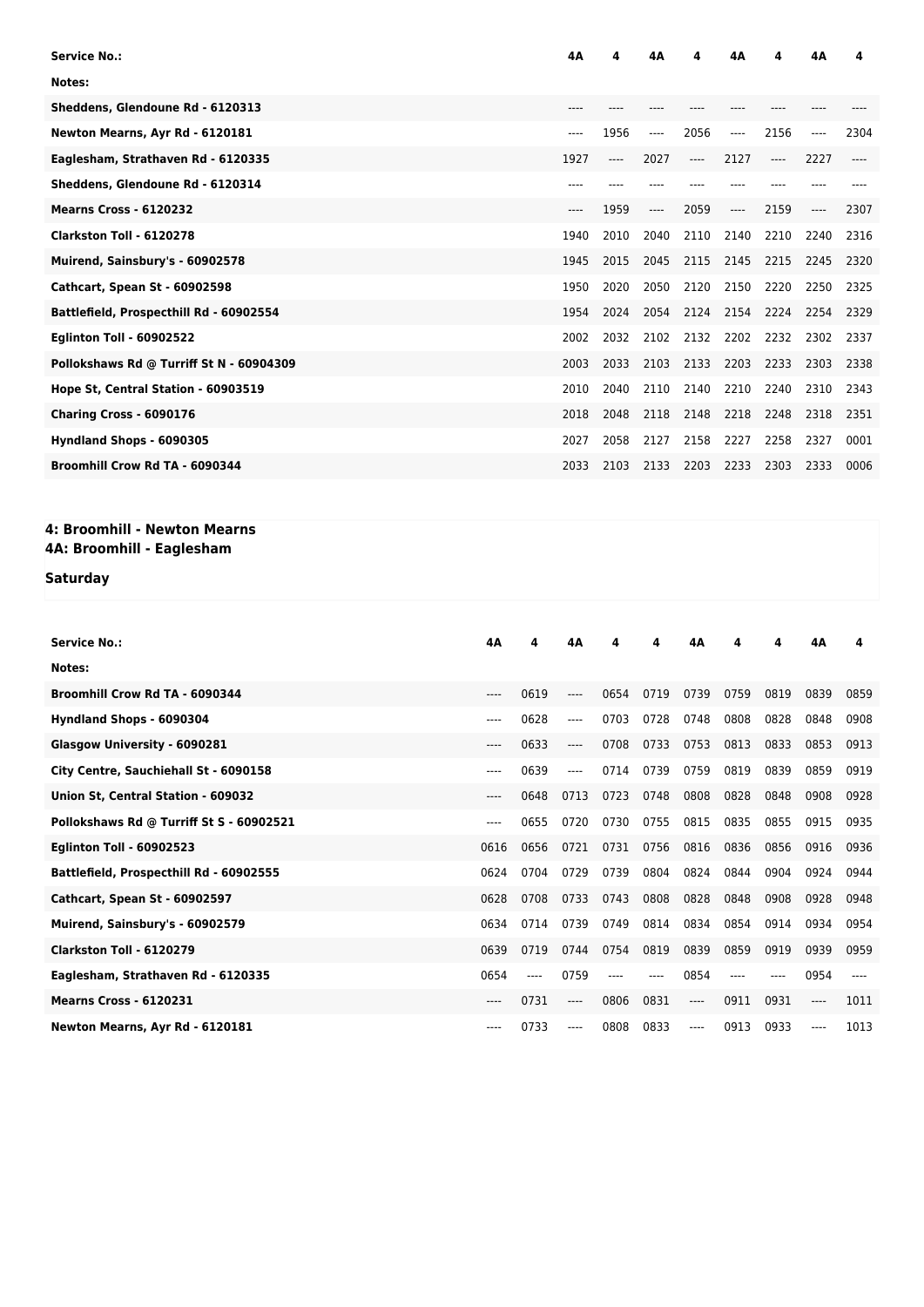| Service No.:                                                                | 4    | 4Α    |                              |              | 4Α      |                           |      |                         | 4Α                            |              | 4            |
|-----------------------------------------------------------------------------|------|-------|------------------------------|--------------|---------|---------------------------|------|-------------------------|-------------------------------|--------------|--------------|
| Notes:                                                                      |      |       |                              |              |         |                           |      |                         |                               |              |              |
| Broomhill Crow Rd TA - 6090344                                              | 0919 | 0939  | 0959                         | 1019         | 1039    | 1059                      | 1119 | 1139                    |                               | 1159         | 1219         |
| Hyndland Shops - 6090304                                                    | 0928 | 0948  | 1008                         | 1028         | 1048    | 1108                      | 1128 | 1148                    |                               | 1208         | 1228         |
| Glasgow University - 6090281                                                | 0933 | 0953  | 1013                         | 1033         | 1053    | 1113                      | 1133 | 1153                    |                               | 1213         | 1233         |
| City Centre, Sauchiehall St - 6090158                                       | 0939 | 0959  | 1019                         | 1039         | 1059    | 1119                      | 1139 | 1159                    |                               | 1219         | 1239         |
| Union St, Central Station - 609032                                          | 0948 | 1008  | 1028                         | 1048         | 1108    | 1128                      | 1148 | 1208                    |                               | 1228         | 1248         |
| Pollokshaws Rd @ Turriff St S - 60902521                                    | 0955 | 1015  | 1035                         | 1055         | 1115    | 1135                      | 1155 | 1215                    |                               | 1235         | 1255         |
| <b>Eglinton Toll - 60902523</b>                                             | 0956 | 1016  | 1036                         | 1056         | 1116    | 1136                      | 1156 | 1216                    |                               | 1236         | 1256         |
|                                                                             | 1004 |       |                              |              |         |                           |      |                         |                               |              | 1304         |
| Battlefield, Prospecthill Rd - 60902555                                     |      | 1024  | 1044                         | 1104         | 1124    | 1144                      | 1204 | 1224                    |                               | 1244         |              |
| Cathcart, Spean St - 60902597                                               | 1008 | 1028  | 1048                         | 1108         | 1128    | 1148                      | 1208 | 1228                    |                               | 1248         | 1308         |
| Muirend, Sainsbury's - 60902579                                             | 1014 | 1034  | 1054                         | 1114         | 1134    | 1154                      | 1214 | 1234                    |                               | 1254         | 1314         |
| Clarkston Toll - 6120279                                                    | 1019 | 1039  | 1059                         | 1119         | 1139    | 1159                      | 1219 | 1239                    |                               | 1259         | 1319         |
| Eaglesham, Strathaven Rd - 6120335                                          | ---- | 1054  | ----                         | $-----$      | 1154    | $-----$                   | ---- |                         | 1254                          | ----         |              |
| <b>Mearns Cross - 6120231</b>                                               | 1031 | ----  | 1111                         | 1131         | ----    | 1211                      | 1231 |                         | $\hspace{1.5cm} \textbf{---}$ | 1311         | 1331         |
| Newton Mearns, Ayr Rd - 6120181                                             | 1033 | ----  | 1113                         | 1133         | $-----$ | 1213                      | 1233 |                         | $\hspace{1.5cm} \textbf{---}$ | 1313         | 1333         |
| <b>Service No.:</b>                                                         | 4Α   |       |                              | 4Α           |         |                           | 4Α   | 4                       |                               | 4            | 4Α           |
| Notes:                                                                      |      |       |                              |              |         |                           |      |                         |                               |              |              |
| Broomhill Crow Rd TA - 6090344                                              | 1239 | 1259  | 1319                         | 1339         | 1359    | 1419                      | 1439 | 1459                    |                               | 1519         | 1539         |
| Hyndland Shops - 6090304                                                    | 1248 | 1308  | 1328                         | 1348         | 1408    | 1428                      | 1448 | 1508                    |                               | 1528         | 1548         |
| Glasgow University - 6090281                                                | 1253 | 1313  | 1333                         | 1353         | 1413    | 1433                      | 1453 | 1513                    |                               | 1533         | 1553         |
| City Centre, Sauchiehall St - 6090158                                       | 1259 | 1319  | 1339                         | 1359         | 1419    | 1439                      | 1459 | 1519                    |                               | 1539         | 1559         |
| Union St, Central Station - 609032                                          | 1308 | 1328  | 1348                         | 1408         | 1428    | 1448                      | 1508 | 1528                    |                               | 1548         | 1608         |
| Pollokshaws Rd @ Turriff St S - 60902521                                    | 1315 | 1335  | 1355                         | 1415         | 1435    | 1455                      | 1515 | 1535                    |                               | 1555         | 1615         |
| <b>Eglinton Toll - 60902523</b>                                             | 1316 | 1336  | 1356                         | 1416         | 1436    | 1456                      | 1516 | 1536                    |                               | 1556         | 1616         |
| Battlefield, Prospecthill Rd - 60902555                                     | 1324 | 1344  | 1404                         | 1424         | 1444    | 1504                      | 1524 |                         | 1544                          | 1604         | 1624         |
| Cathcart, Spean St - 60902597                                               | 1328 | 1348  | 1408                         | 1428         | 1448    | 1508                      | 1528 |                         | 1548                          | 1608         | 1628         |
| Muirend, Sainsbury's - 60902579                                             | 1334 | 1354  | 1414                         | 1434         | 1454    | 1514                      | 1534 |                         | 1554                          | 1614         | 1634         |
| Clarkston Toll - 6120279                                                    | 1339 | 1359  | 1419                         | 1439         | 1459    | 1519                      | 1539 | 1559                    |                               | 1619         | 1639         |
| Eaglesham, Strathaven Rd - 6120335                                          | 1354 | $---$ | ----                         | 1454         | $---$   | ----                      | 1554 | $---$                   |                               | ----         | 1654         |
| Mearns Cross - 6120231                                                      | ---- | 1411  | 1431                         | $\cdots$     | 1511    | 1531                      | ---- |                         | 1611                          | 1631         | ----         |
| Newton Mearns, Ayr Rd - 6120181                                             | ---- | 1413  | 1433                         | ----         | 1513    | 1533                      | ---- |                         | 1613                          | 1633         |              |
| <b>Service No.:</b>                                                         |      |       | 4                            | 4Δ           |         | 4Α                        |      | 4Α                      |                               | 4Α           |              |
| Notes:                                                                      |      |       |                              |              |         |                           |      |                         |                               |              |              |
| Broomhill Crow Rd TA - 6090344                                              |      |       | 1559<br>1619                 | 1639         | 1659    | 1719 1739                 |      | 1807                    | 1837                          | 1909         | 1939         |
| Hyndland Shops - 6090304                                                    |      |       | 1608<br>1628                 | 1648         | 1708    | 1728                      | 1748 | 1816                    | 1846                          | 1917         | 1947         |
| Glasgow University - 6090281                                                |      |       | 1613<br>1633                 | 1653         | 1713    | 1733 1753 1821            |      |                         |                               | 1851 1922    | 1952         |
| City Centre, Sauchiehall St - 6090158                                       |      |       | 1619<br>1639                 | 1659         | 1719    | 1739 1759                 |      | 1827                    | 1857                          | 1928         | 1958         |
| Union St, Central Station - 609032                                          |      |       | 1628<br>1648                 | 1708         | 1728    | 1748                      | 1808 | 1836                    | 1906                          | 1936         | 2006         |
| Pollokshaws Rd @ Turriff St S - 60902521<br><b>Eglinton Toll - 60902523</b> |      |       | 1635<br>1655<br>1636<br>1656 | 1715<br>1716 | 1735    | 1755<br>1736 1756 1816    | 1815 | 1843<br>1844            | 1912<br>1913                  | 1942<br>1943 | 2012<br>2013 |
| Battlefield, Prospecthill Rd - 60902555                                     |      |       | 1704<br>1644                 | 1724         | 1744    | 1804                      | 1824 | 1852                    | 1921                          | 1951         | 2021         |
| Cathcart, Spean St - 60902597                                               |      |       | 1708<br>1648                 | 1728         | 1748    | 1808                      | 1828 | 1856                    | 1925                          | 1955         | 2025         |
| Muirend, Sainsbury's - 60902579                                             |      |       | 1654<br>1714                 | 1734         | 1754    | 1814                      | 1834 | 1902                    | 1930                          | 2000         | 2030         |
| Clarkston Toll - 6120279                                                    |      |       | 1659<br>1719                 | 1739         | 1759    | 1819                      | 1839 | 1907                    | 1935                          | 2005         | 2035         |
| Eaglesham, Strathaven Rd - 6120335                                          |      |       | ----                         | 1754         | ----    | 1834                      | ---- | 1921                    | ----                          | 2019         | $-----$      |
| <b>Mearns Cross - 6120231</b>                                               |      |       | 1711<br>1731                 | ----         | 1811    | ----                      | 1851 | ----                    | 1946                          | ----         | 2046         |
| Newton Mearns, Ayr Rd - 6120181                                             |      |       | 1713 1733                    | $\cdots$     | 1813    | $\hspace{0.05cm}\ldots$ . | 1853 | $\hspace{0.05cm}\ldots$ | 1948                          | ----         | 2048         |